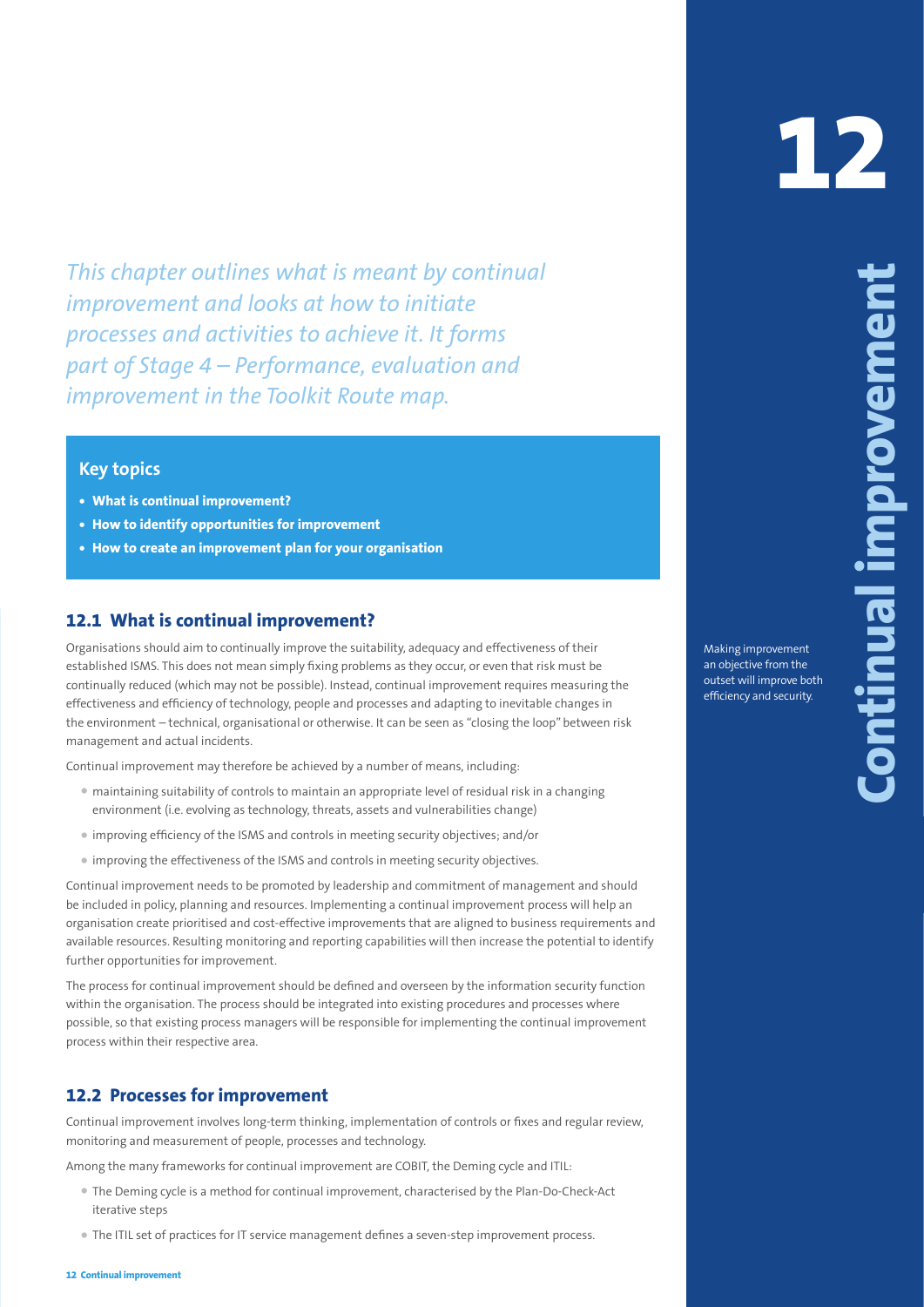One example of how these processes might relate to continual improvement of an ISMS is given below:

**Table 6 - Sample mapping of Deming cycle to ITIL 7 step process**

| <b>Deming Cycle</b> | <b>ITIL Seven Step Process</b>        | <b>Example activities</b>                              |
|---------------------|---------------------------------------|--------------------------------------------------------|
| Plan                | 1. Define what you should<br>measure  | Identify technical, operational and<br>strategic goals |
|                     | 2. Define what you can<br>measure     | Scoping                                                |
|                     |                                       | Risk assessment and risk<br>treatment plans            |
|                     |                                       | Identify the strategy for<br>improvement               |
|                     |                                       | Define what you will measure                           |
| Do                  | 3. Gather the data                    | Implement improvement plans                            |
|                     | 4. Process the data                   | Implement controls, services<br>monitoring etc.        |
| Check               | 5. Analyse the data                   | Analyse gathered data (e.g. from<br>monitoring)        |
|                     |                                       | Carry out gap analysis                                 |
|                     |                                       | Internal and external audits                           |
| Act                 | 6. Present and use the<br>information | Implement corrective actions and<br>fixes:             |
|                     | 7. Implement corrective action        | Record lessons learned                                 |
|                     |                                       | Feed back and report                                   |

## **12.3 Types of improvement**

Improvements can be short or long term, and may arise as a result of planned or unplanned events. For example, improvements in the organisation's ISMS may be planned over a period of months or years as part of an overall maturity improvement plan. Alternatively, improvements can be implemented as vulnerabilities and incidents are discovered.

Improvements can be broadly divided into three categories:

- improvements in strategy (i.e. why things are done)
- improvements in practice (i.e. what is done)
- improvements in process (i.e. how things are done).

Improving strategy improves or maintains the suitability of an ISMS in an evolving world and therefore requires improving knowledge and understanding of the environment and threat landscape.

Improving practice (i.e. what the organisation chooses to do, rather than what its members do) can increase the effectiveness of the ISMS and resulting security controls.

Improving processes can increase the efficiency of controls and surrounding processes.

In reality, there is considerable overlap since, for example, improving strategy may result in an increase of both effectiveness and efficiency. Examples of these types of improvement and their effect(s) are given in the table below: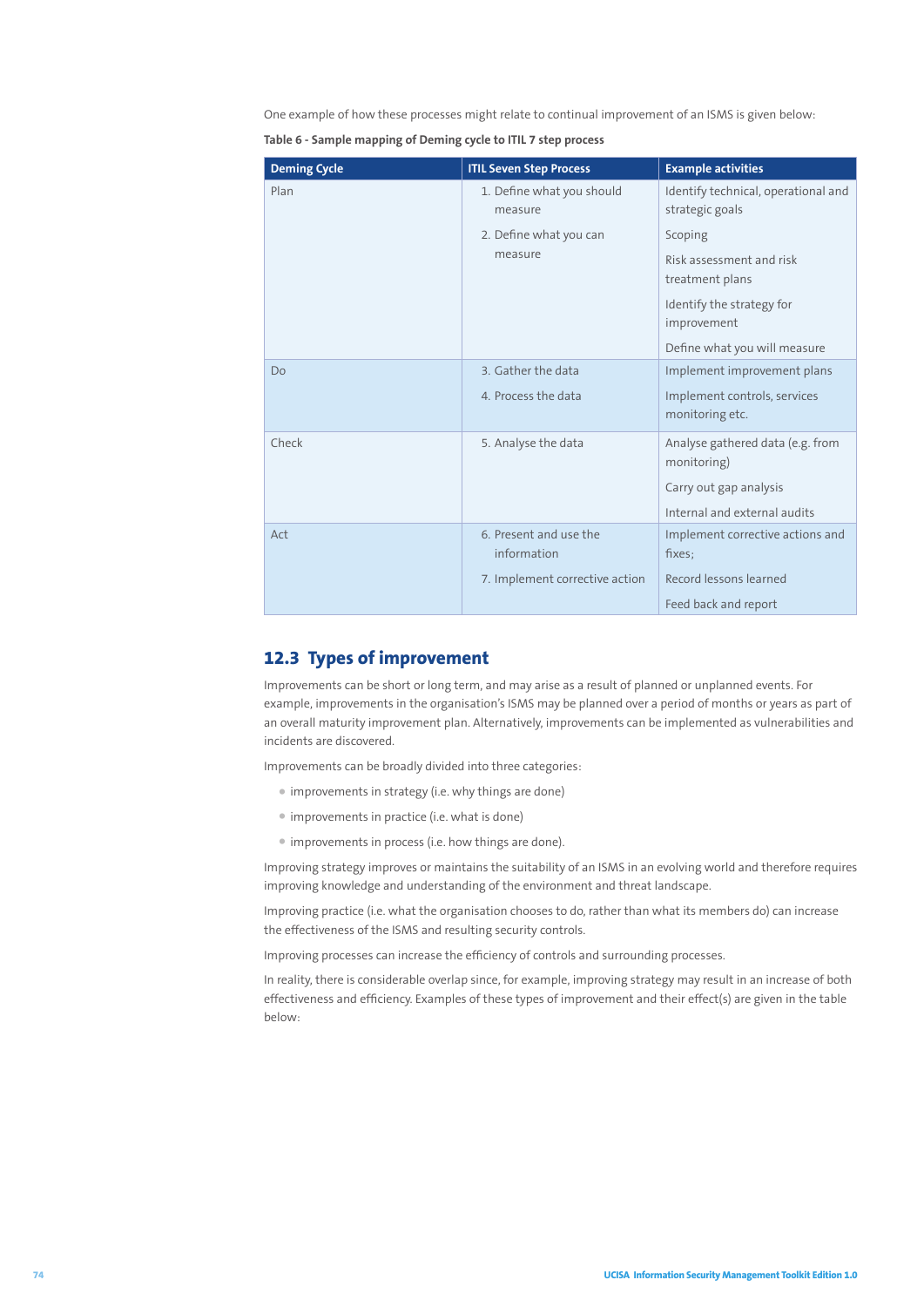#### **Table 7 - Types of improvement**

| <b>Type of improvement</b> | <b>Primary improvement</b> | <b>Examples</b>                                                                    |
|----------------------------|----------------------------|------------------------------------------------------------------------------------|
| Strategy                   | Suitability                | • Adjusting strategy and/or security requirements                                  |
|                            |                            | • Creating risk treatment plans                                                    |
|                            |                            | • Designing maturity improvement plans                                             |
|                            |                            | • Improving sources of information (e.g. implementing<br>monitoring and detection) |
|                            |                            | • Training and information gathering                                               |
| Practice                   | Effectiveness              | • Implementing vulnerability fixes                                                 |
|                            |                            | • Implementing new controls                                                        |
|                            |                            | • Implementing new services                                                        |
|                            |                            | • Implementing new processes and organisational<br>structures                      |
|                            |                            | • Reacting to new opportunistic for bonus<br>improvements                          |
|                            |                            | • Ceasing unnecessary actions                                                      |
|                            |                            | • Implementing an awareness programme                                              |
| Process                    | Efficiency                 | • Refining processes                                                               |
|                            |                            | • Renewing technology (e.g. hardware replacement<br>cycles, software updates)      |
|                            |                            | • Organisational changes                                                           |

### **12.4 Steps in an improvement process**

Improvements can be made in the short or long term. However most improvements will follow the process below:

- Identify opportunity for improvement.
- Identify root cause (as applicable).
- Allocate responsibility for implementing change.
- Identify, analyse and evaluate (based on cost vs benefit) possible solutions.
- Plan implementation of changes.
- Implement changes.
- Measure effectiveness of actions (Chapter 10, Measurement for more information on measuring effectiveness).

## **12.5 Sources of information and opportunities for improvement**

Continual improvement therefore involves identifying and reacting to opportunities for improvement. The following table lists a number of potential opportunities for improvement along with potential sources of information associated with these improvements.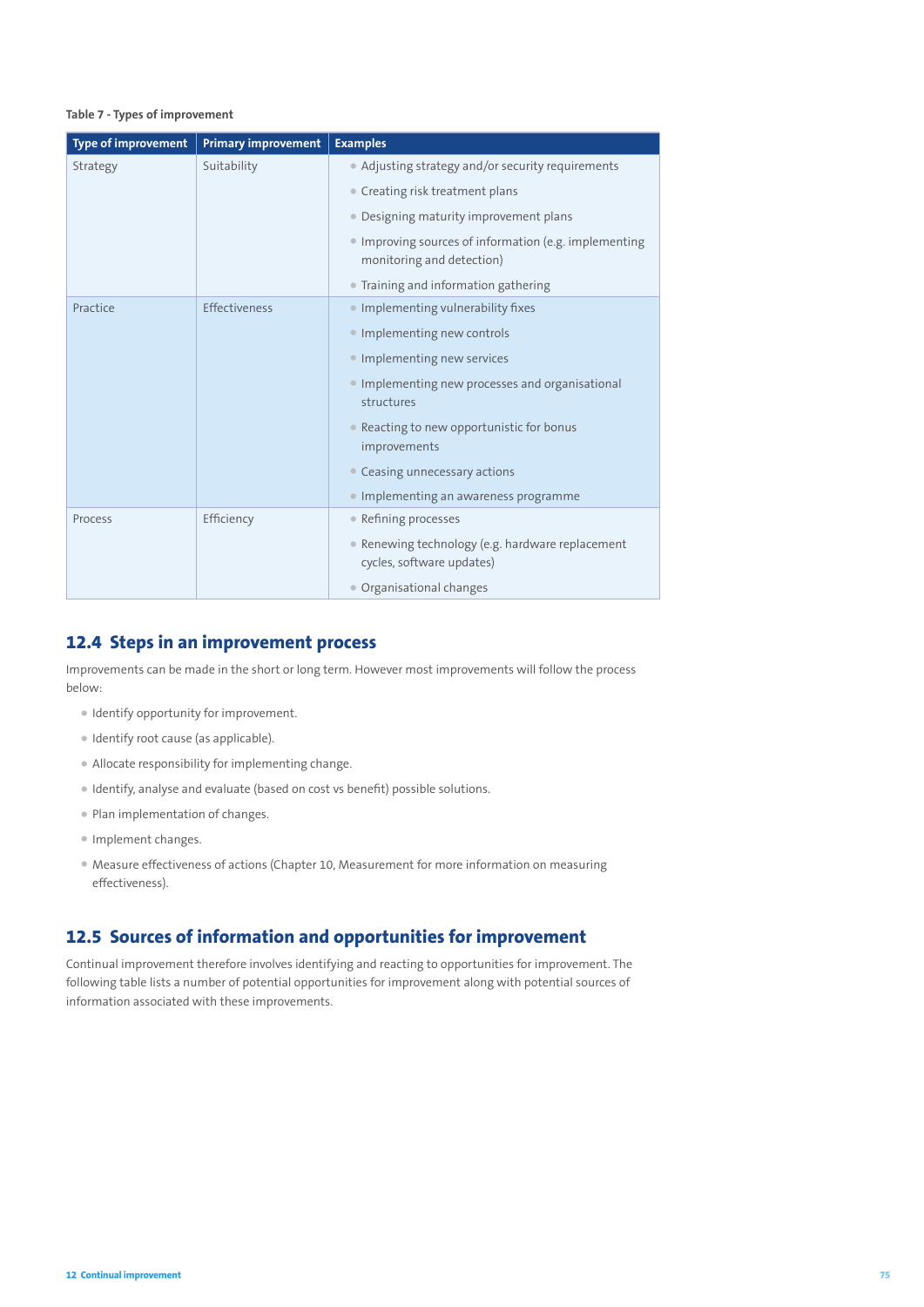### **Table 8 - Sources of improvement opportunities**

| <b>Opportunity for improvement</b>          | <b>Sources of information</b>                                                                             |
|---------------------------------------------|-----------------------------------------------------------------------------------------------------------|
| Organisational changes                      | • Meetings with top management                                                                            |
|                                             | • Departmental/organisational announcements, news bulletins etc.                                          |
| Changes in business                         | • Third party requirements                                                                                |
| requirements/circumstances                  | • Public media and news                                                                                   |
|                                             | • Security/business conferences                                                                           |
|                                             | • Team meetings                                                                                           |
|                                             | • Management reviews                                                                                      |
|                                             | • Service reviews                                                                                         |
| Change in security requirements             | • Policy reviews                                                                                          |
|                                             | • Information security incidents                                                                          |
|                                             | • Service requests                                                                                        |
|                                             | • Change requests                                                                                         |
|                                             | • Bulletins and announcements                                                                             |
| Changes in regulatory                       | • Notifications from suppliers                                                                            |
| environment                                 | • Notifications from third parties                                                                        |
|                                             | • Notification from statutory bodies e.g. the Information                                                 |
|                                             | Commissioner's Office                                                                                     |
|                                             | • Internal security forums                                                                                |
|                                             | • Security mailing lists                                                                                  |
| Contact with Special Interest               | • Security conferences and community meetings                                                             |
| Groups                                      | • Security mailing lists                                                                                  |
| Changes in skillsets                        | • Recruitment of new staff                                                                                |
|                                             | • Knowledge gained from training                                                                          |
| User/customer engagement                    | • Service requests                                                                                        |
|                                             | • User satisfaction surveys                                                                               |
|                                             | • Knowledge bases                                                                                         |
| Service requests                            | • Service desk management tools                                                                           |
|                                             | • Knowledge bases                                                                                         |
| Risk assessments                            | • Risk assessment outputs                                                                                 |
| Vulnerabilities                             | • Gap analysis reports                                                                                    |
|                                             | · Vendor vulnerability announcements                                                                      |
|                                             | • Security community mailing lists                                                                        |
|                                             | • Results from penetration testing and vulnerability scanning                                             |
|                                             | • Log files                                                                                               |
| Information security incidents              | • Service requests and notifications from users/customers<br>Intrusion detection/prevention system alerts |
| (see also Chapter 11, When things           | . Log files and network flows                                                                             |
| go wrong: nonconformities and               | • Knowledge gained from analysing and resolving incidents                                                 |
| incidents)                                  |                                                                                                           |
| Internal audit and review (see              | • Review meetings                                                                                         |
| also Chapter 11, When things                | • Policy reviews                                                                                          |
| go wrong: nonconformities and<br>incidents) | • Audit reports                                                                                           |
|                                             | • Vulnerability scanning and penetration testing reports                                                  |
|                                             | • Security reviews                                                                                        |
| <b>External audits</b>                      | • Review meetings                                                                                         |
|                                             | • Audit reports                                                                                           |
|                                             | • Vulnerability scanning and penetration testing reports                                                  |
|                                             | • Security reviews                                                                                        |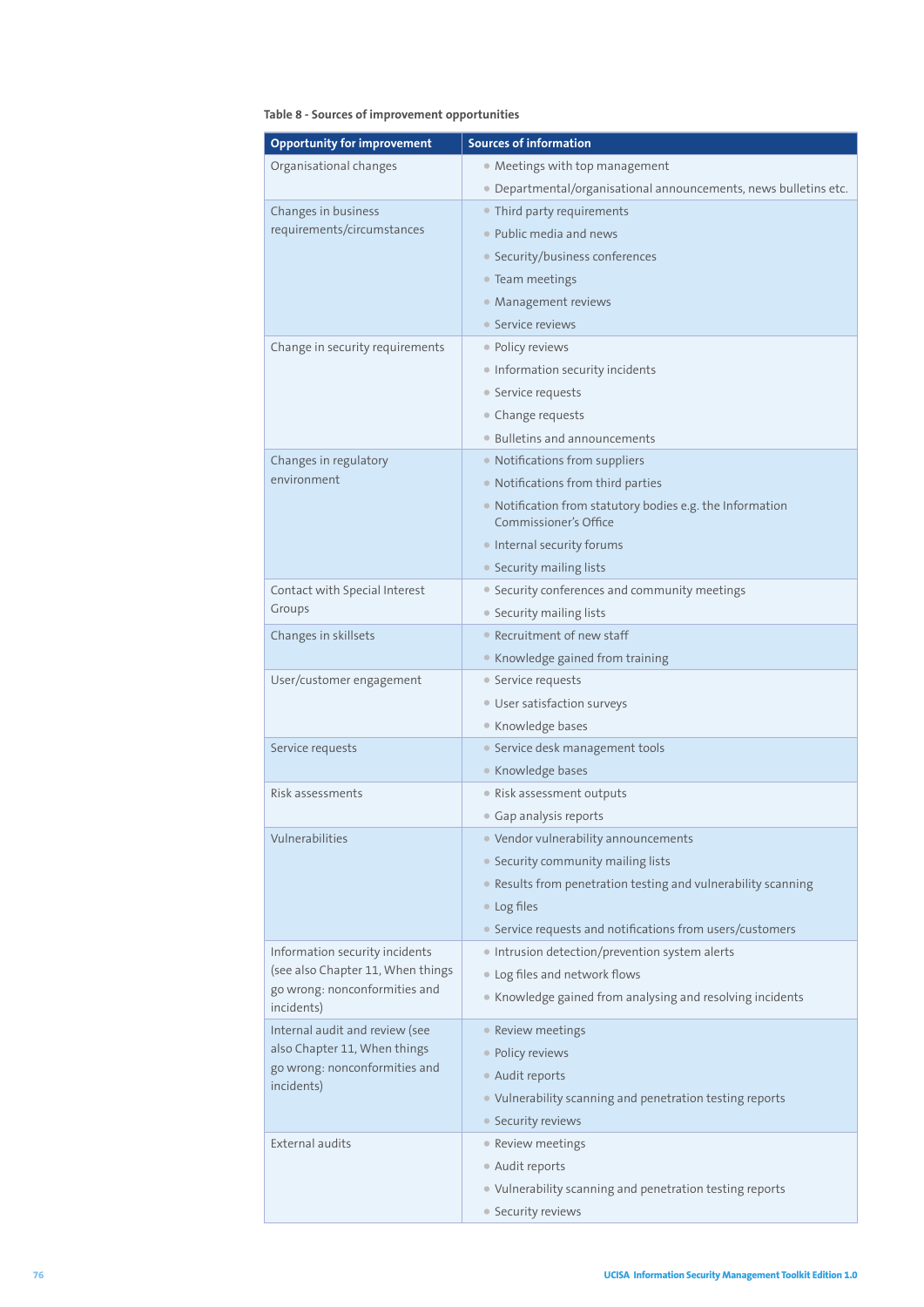### **12.6 Improvement as part of ISMS formalisation**

Where an organisation's ISMS is not yet ISO/IEC 27001 compliant, and the organisation wishes to reach this level of maturity, it should treat the process as a standard project or programme.

Following the ITIL continual service improvement approach, organisations can create an improvement plan by considering the following:

- What is the vision?
- Where are we now?
- Where do we want to be?
- How do we get there?
- Did we get there?

#### **12.6.1 Vision for improvement**

Organisations may wish to consider:

- Who will provide ownership and direction for information security improvement?
- Where does information security report within the organisation (i.e. level of seniority)?
- How quickly does the organisation wish/need to change?
- How much resource can be made available?
- What is the scope and remit of the improvement programme?
- How can goals be made specific, in order to provide clear directing and measurable targets?

#### **12.6.2 Where are we now?**

To measure its current level of maturity of information security, the organisation can carry out benchmarking and comparisons with similar organisations. This can give an indication of relative maturity and help to prioritise certain work areas.

Assessment may also be carried out via self-assessment, internal or external audit. Self-assessment can be a useful tool, but involves time and effort from internal staff, and the level or assurance may not be as great as that provided by a more formal audit. However, this will often be an appropriate starting point for an improvement process. External audits may provide more assurance and act as a greater catalyst for improvement, but can be more costly.

#### **12.6.3 Planning and implementing (where do you want to be and how to get there)**

Once the organisation has analysed its current state and compared it to its desired state, the results should be documented and compared in a gap analysis, which will form the basis of the improvement programme.

The gap analysis will provide the objectives for the improvement programme, which should be prioritised according to business requirements and an assessment of how much effort is required. Certain objectives might provide the opportunity for "quick-wins", which can be useful to improve buy-in and demonstrate progress, whereas other activities may need long-term projects to achieve. Benchmarking against similar organisations can also prove to be useful during the prioritisation process.

Improvement plans for identified activities can then be planned in an incremental manner to increase the overall level of maturity in a measurable way. For example, in planning to improve awareness of individuals across the organisation, where the organisation has identified that it needs to train everyone annually, the following stages might provide observable milestones:

In order to consider the vision for improvement it is important to understand the level of resources available and achieve the support of top management.